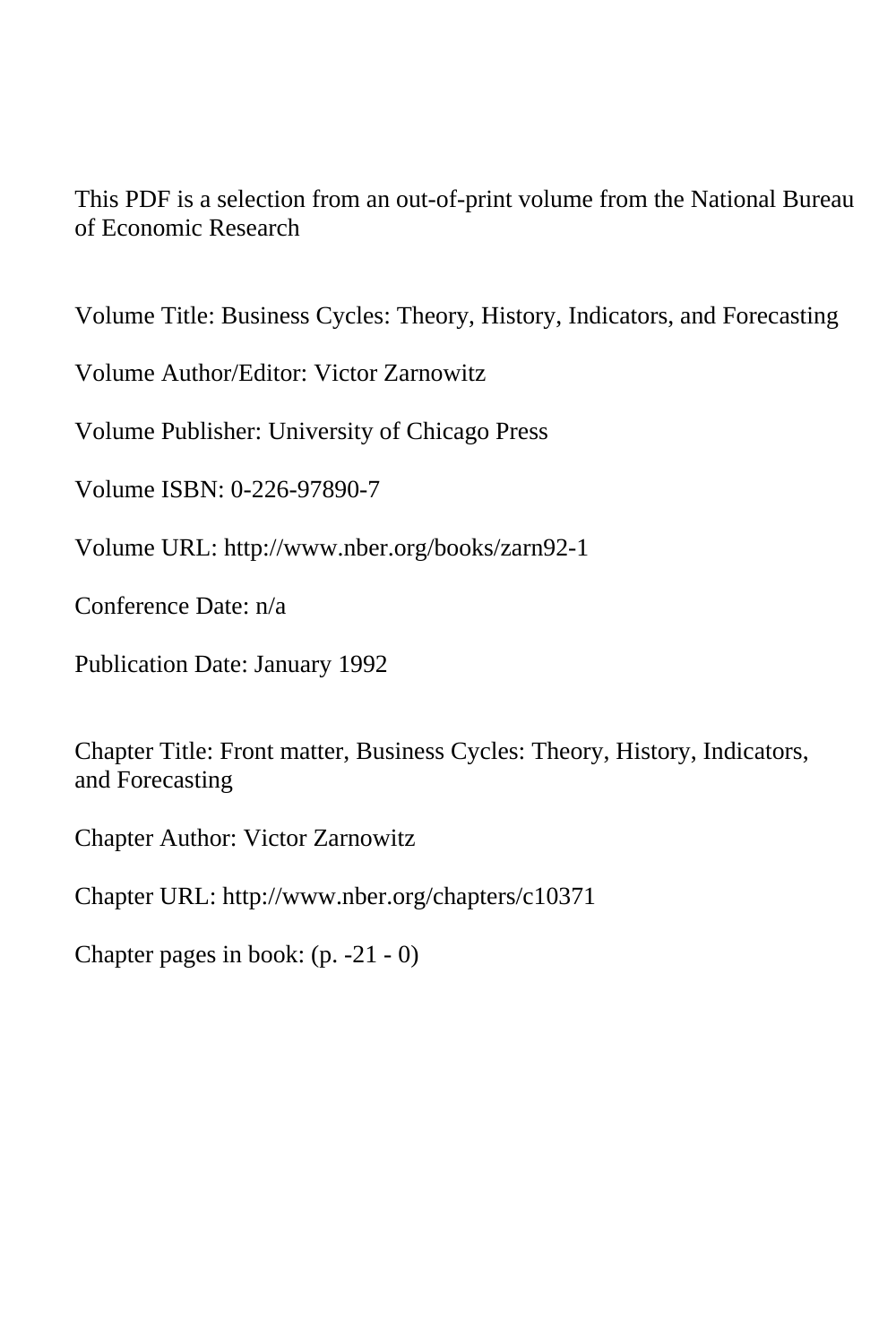## **BUSINESS CYCLES**

**Fishelo** W



## Theory, History,



Indicators, and



Forecasting

**ICTOR ZARNOWITZ**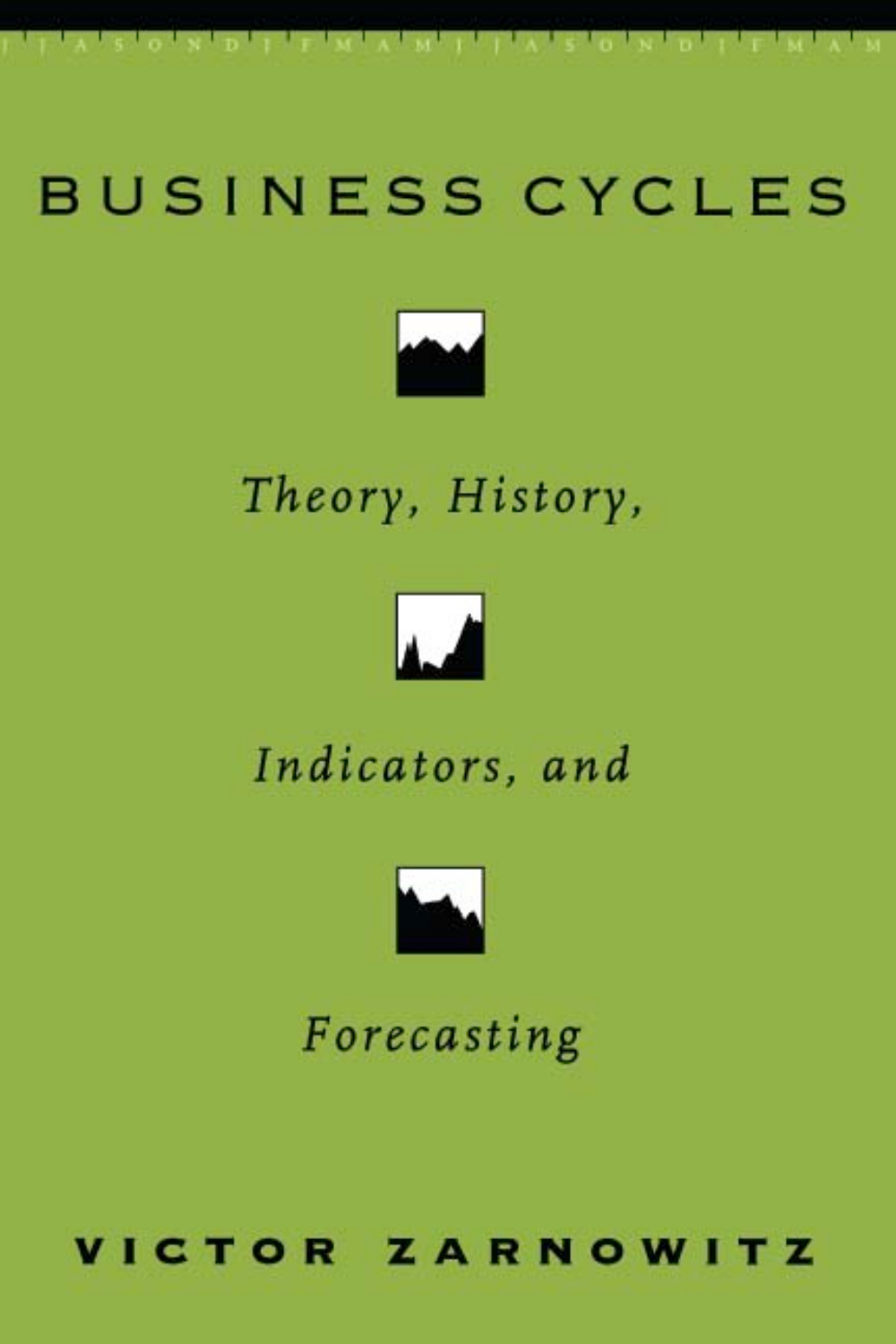Business Cycles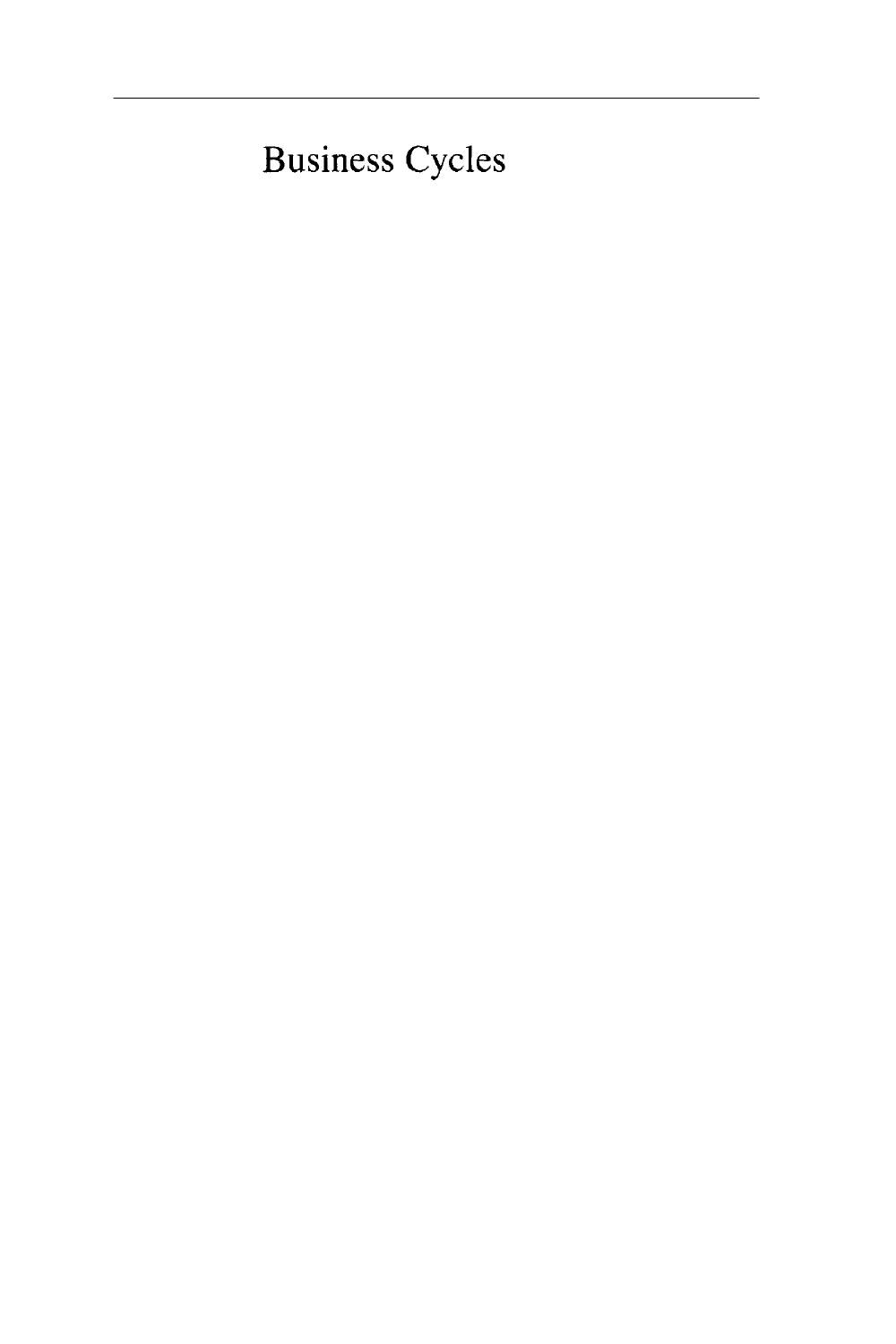

Studies in Business Cycles Volume 27

National Bureau of Economic Research Conference on Research in Business Cycles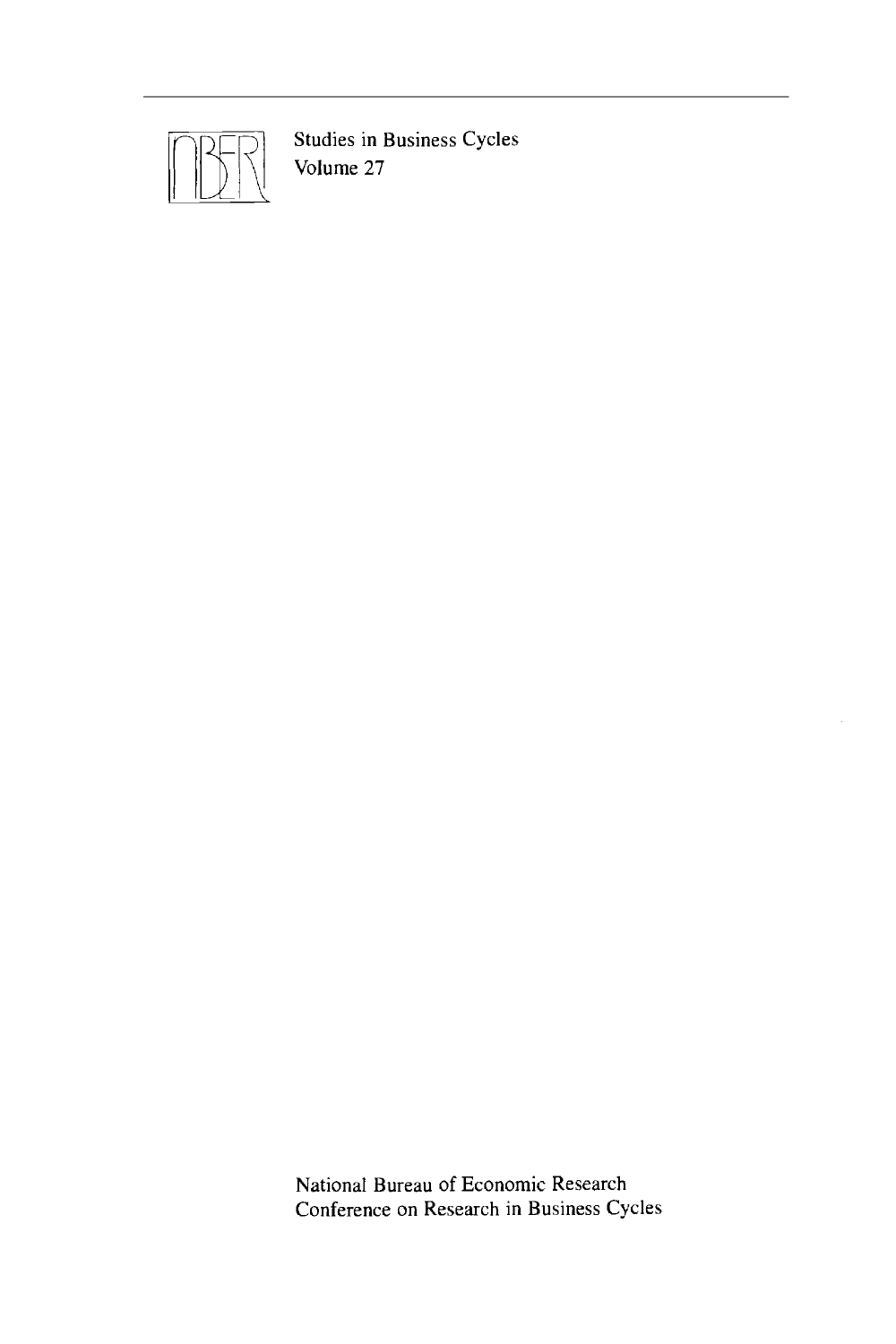# Business Cycles

Theory, History, Indicators, and Forecasting

**Victor** Zamowitz



The University of Chicago Press

*Chicago and London*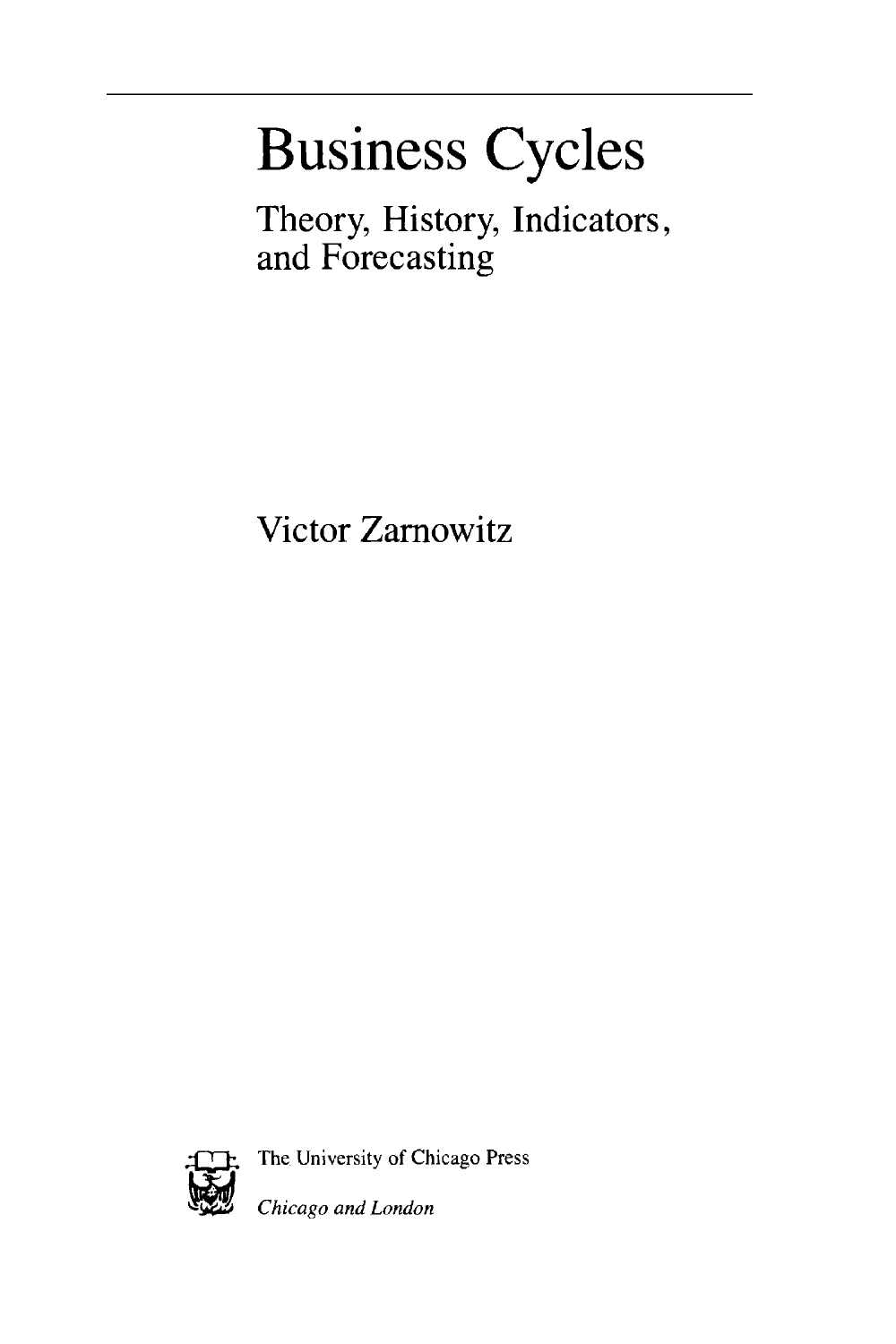The University of Chicago Press, Chicago 60637 The University of Chicago Press, Ltd., London © 1992 by The University of Chicago All rights reserved. Published 1992 Paperback edition 1996 Printed in the United States of America

01 00 99 98 97 96 23456

ISBN (cloth): 0-226-97890-7 ISBN (paper): 0-226-97891-5

Library of Congress Cataloging-in-Publication Data

Zamowitz, Victor Business cycles: theory, history, indicators, and forecasting/ Victor Zamowitz. p. cm.-(A National Bureau of Economic Research monograph) Includes bibliographical references and index. 1. Business cycles. 2. Economic forecasting. I. Title. II. Series. HB3711.Z37 1992 338.5'42-dc20 91-43392

CIP

§ The paper used in this publication meets the minimum requirements of the American National Standard for Information Sciences-Permanence of Paper for Printed Library Materials, ANSI Z39.48-1984.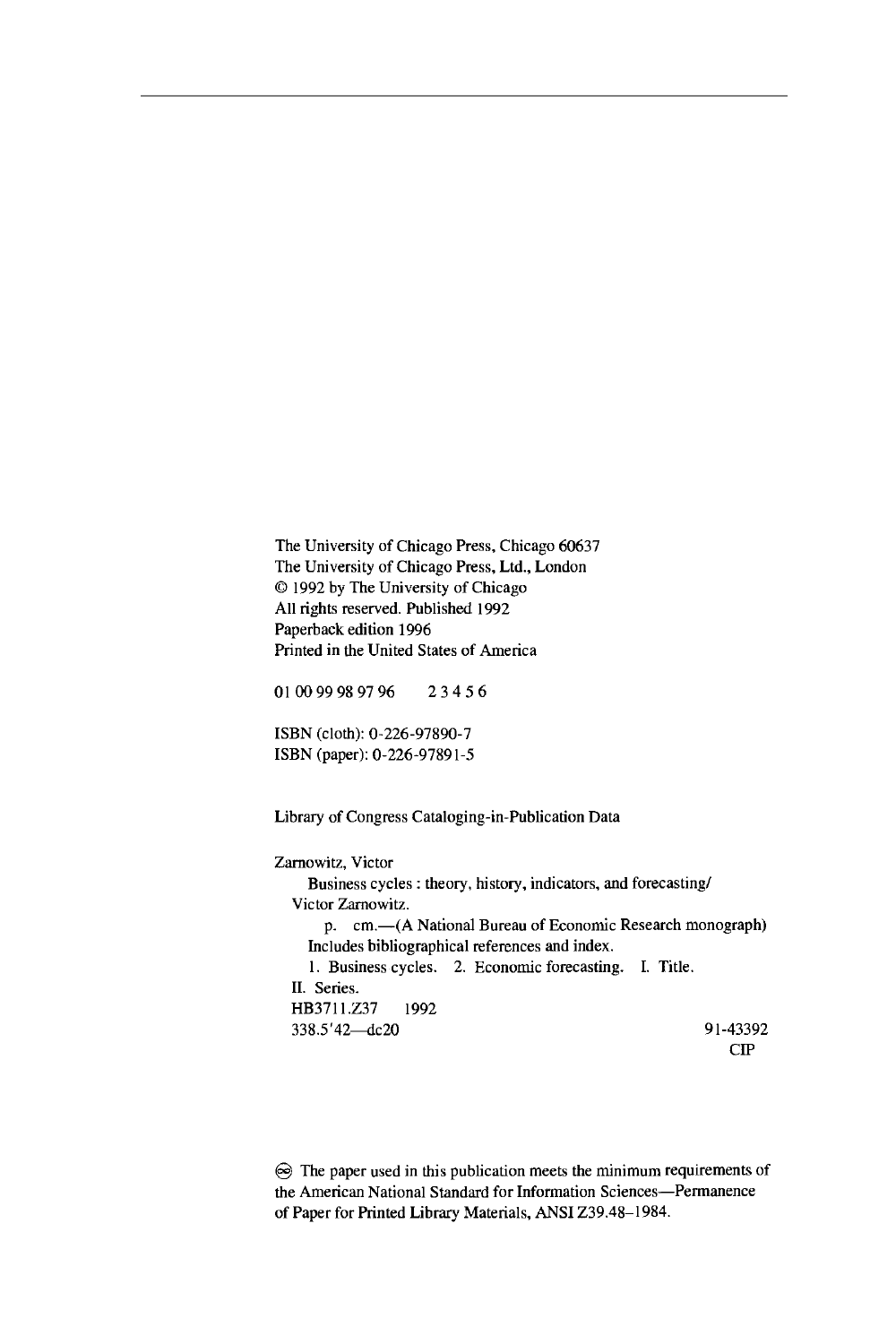#### **National Bureau of Economic Research**

#### **Officers**

George T. Conklin, Jr., *chairman* Paul W. McCracken, *vice chairman* Martin Feldstein, *president and chief executive officer*

#### **Directors at Large**

John H. Biggs Andrew Brimmer Carl F. Christ George T. Conklin, Jr. Kathleen B. Cooper Jean A. Crockett George C. Eads Morton Ehrlich

Martin Feldstein George Hatsopoulos Lawrence R. Klein Franklin A. Lindsay Paul W. McCracken Leo Melamed Michael H. Moskow James J. O'Leary

Geoffrey Carliner, *executive director* Charles A. Walworth, *treasurer* Sam Parker, *director* of finance and *administration*

> Robert T. Parry Peter G. Peterson Robert V. Roosa Richard N. Rosett Bert Seidman Eli Shapiro Donald S. Wasserman

#### **Directors by University Appointment**

Jagdish Bhagwati, *Columbia* William C. Brainard, *Yale* Glen G. Cain, *Wisconsin* Franklin Fisher, *Massachusetts Institute of Technology* Jonathan Hughes, *Northwestern* Saul H. Hymans, *Michigan* Marjorie B. McElroy, *Duke*

James L. Pierce, *California, Berkeley* Andrew Postlewaite, *Pennsylvania* Nathan Rosenberg, *Stanford* Harold T. Shapiro, *Princeton* Craig Swan, *Minnesota* Michael Yoshino, *Harvard* Arnold Zellner, *Chicago*

#### **Directors by Appointment of Other Organizations**

Rueben C. Buse, *American Agricultural Economics Association* Richard A. Easterlin, *Economic History Association* Gail Fosler, *The Conference Board* A. Ronald Gallant, *American Statistical Association* Robert S. Hamada, *American Finance Association* David Kendrick, *American Economic Association*

Ben E. Laden, *National Association of Business Economists* Rudolph A. Oswald, *American Federation of Labor and Congress ofIndustrial Organizations* Dean P. Phypers, *Committee for Economic Development* Douglas D. Purvis, *Canadian Economics Association* Charles A. Walworth, *American Institute of Certified Public Accountants*

#### **Directors Emeriti**

| Moses Abramovitz  | Thomas D. Flynn    | George B. Roberts  |
|-------------------|--------------------|--------------------|
| Emilio G. Collado | Gottfried Haberler | Willard L. Thorp   |
| Frank W. Fetter   | Geoffrey H. Moore  | William S. Vickrey |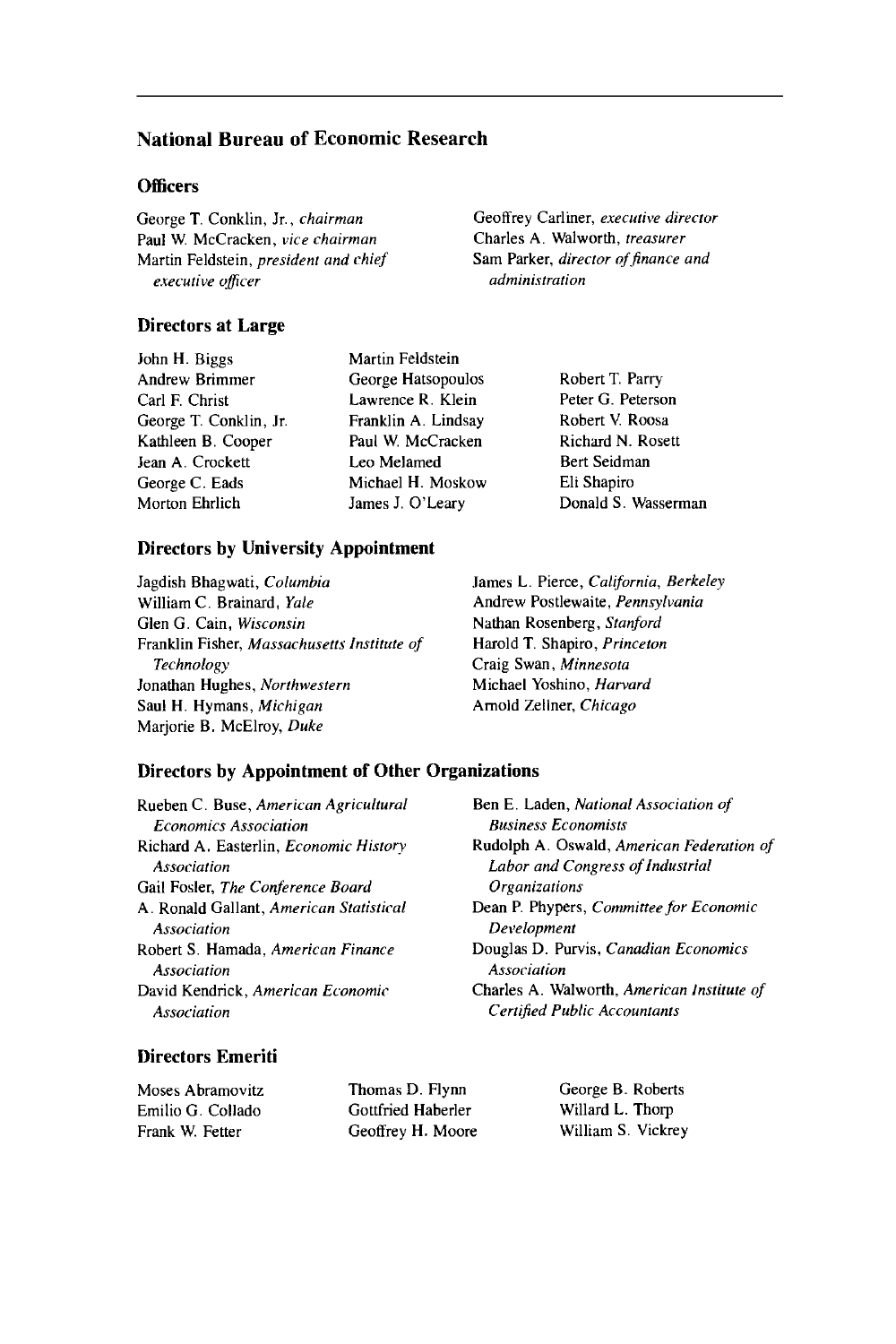#### **Relation of the Directors to the Work and Publications of the National Bureau of Economic Research**

1. The object of the National Bureau of Economic Research is to ascertain and to present to the public important economic facts and their interpretation in a scientific and impartial manner. The Board of Directors is charged with the responsibilityof ensuring that the work of the National Bureau is carried on in strict conformity with this object.

2. The President of the National Bureau shall submit to the Board of Directors, or to its Executive Committee, for their formal adoption all specific proposals for research to be instituted.

3. No research report shall be published by the National Bureau until the President has sent each member of the Board a notice that a manuscript is recommended for publication and that in the President's opinion it is suitable for publication in accordance with the principles of the National Bureau. Such notification will include an abstract or summary of the manuscript's content and a response form for use by those Directors who desire a copy of the manuscript for review. Each manuscript shall contain a summary drawing attention to the nature and treatment of the problem studied, the character of the data and their utilization in the report, and the main conclusions reached.

4. For each manuscript so submitted, a special committee of the Directors (including Directors Emeriti) shall be appointed by majority agreement of the President and Vice Presidents (or by the Executive Committee in case of inability to decide on the part of the President and Vice Presidents), consisting of the three Directors selected as nearly as may be one from each general division of the Board. The names of the special manuscript committee shall be stated to each Director when notice of the proposed publication is submitted to him. It shall be the duty of each member of the special manuscript committee to read the manuscript. If each member of the manuscript committee signifies his approval within thirty days of the traqnsmittal of the manuscript, the report may be published. If at the end of that period any member of the manuscript committee withholds his approval, the President shall then notify each member of the Board, requesting approval or disapproval of publication, and thirty days additional shall be granted for this purpose. The manuscript shall then not be published unless at least a majority of the entire Board who shall have voted on the proposal within the time fixed for the receipt of votes shall have approved.

5. No manuscript may be published, though approved by each member of the special manuscript committee, until forty-five days have elapsed from the transmittal of the report in manuscript form. The interval is allowed for the receipt of any memorandum of dissent or reservation, together with a brief statement of his reasons, that any member may wish to express; and such memorandum of dissent or reservation shall be published with the manuscript if he so desires. Publication does not, however, imply that each member of the Board has read the manuscript, or that either members of the Board in general or the special committee have passed on its validity in every detail.

6. Publications of the National Bureau issued for informational purposes concerning the work of the Bureau and its staff, or issued to inform the public of activities of Bureau staff, and volumes issued as a result of various conferences involving the National Bureau shall contain a specific disclaimer noting that such publication has not passed through the normal review procedures required in this resolution. The Executive Committee of the Board is charged with review of all such publications from time to time to ensure that they do not take on the character of formal research reports of the National Bureau, requiring formal Board approval.

7. Unless otherwise determined by the Board or exempted by the terms of paragraph 6, a copy of this resolution shall be printed in each National Bureau publication.

*(Resolution adopted October* 25, 1926, *as revised through September 30, 1974)*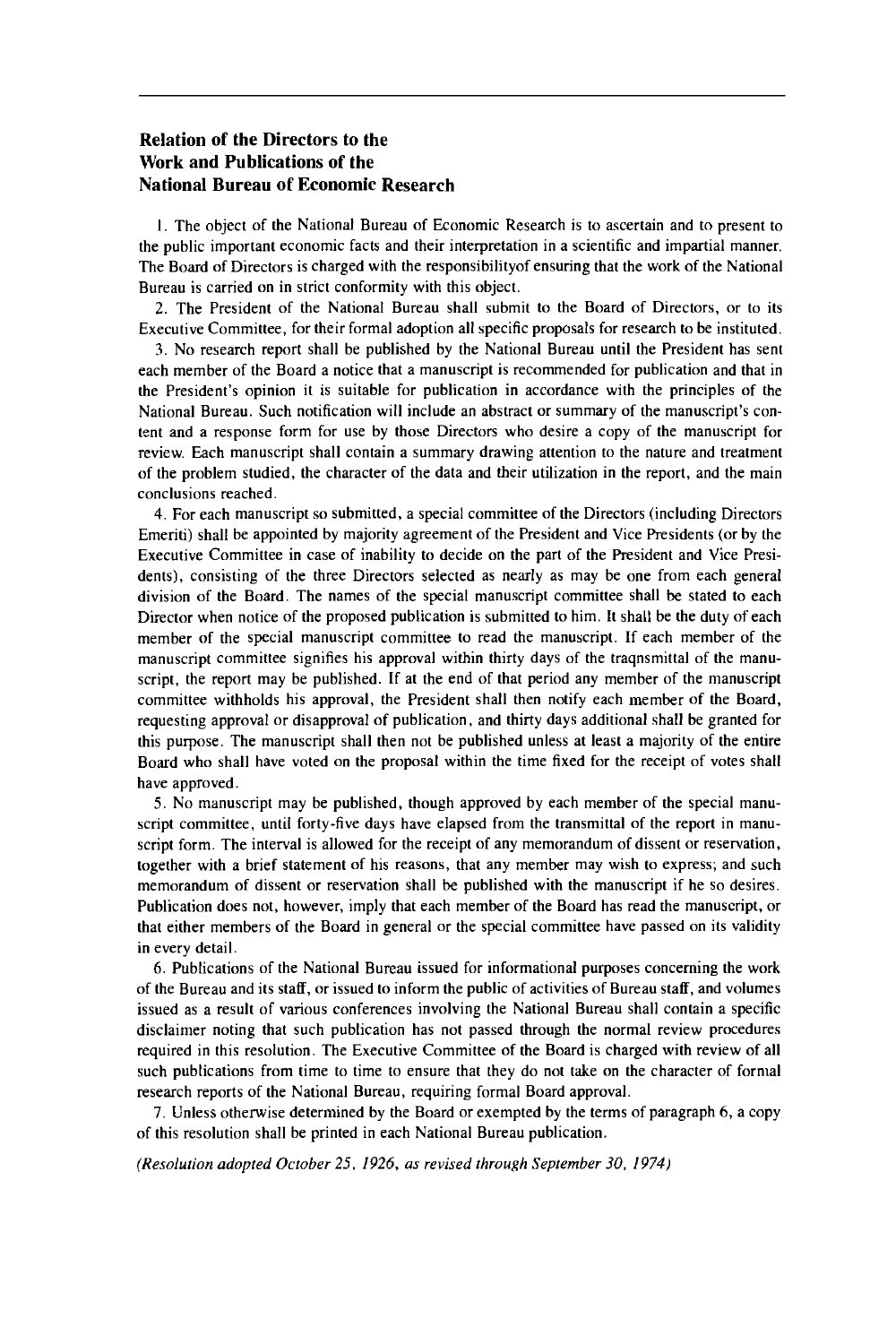To my colleagues in the NBER program of research on business cycles, 1952-1991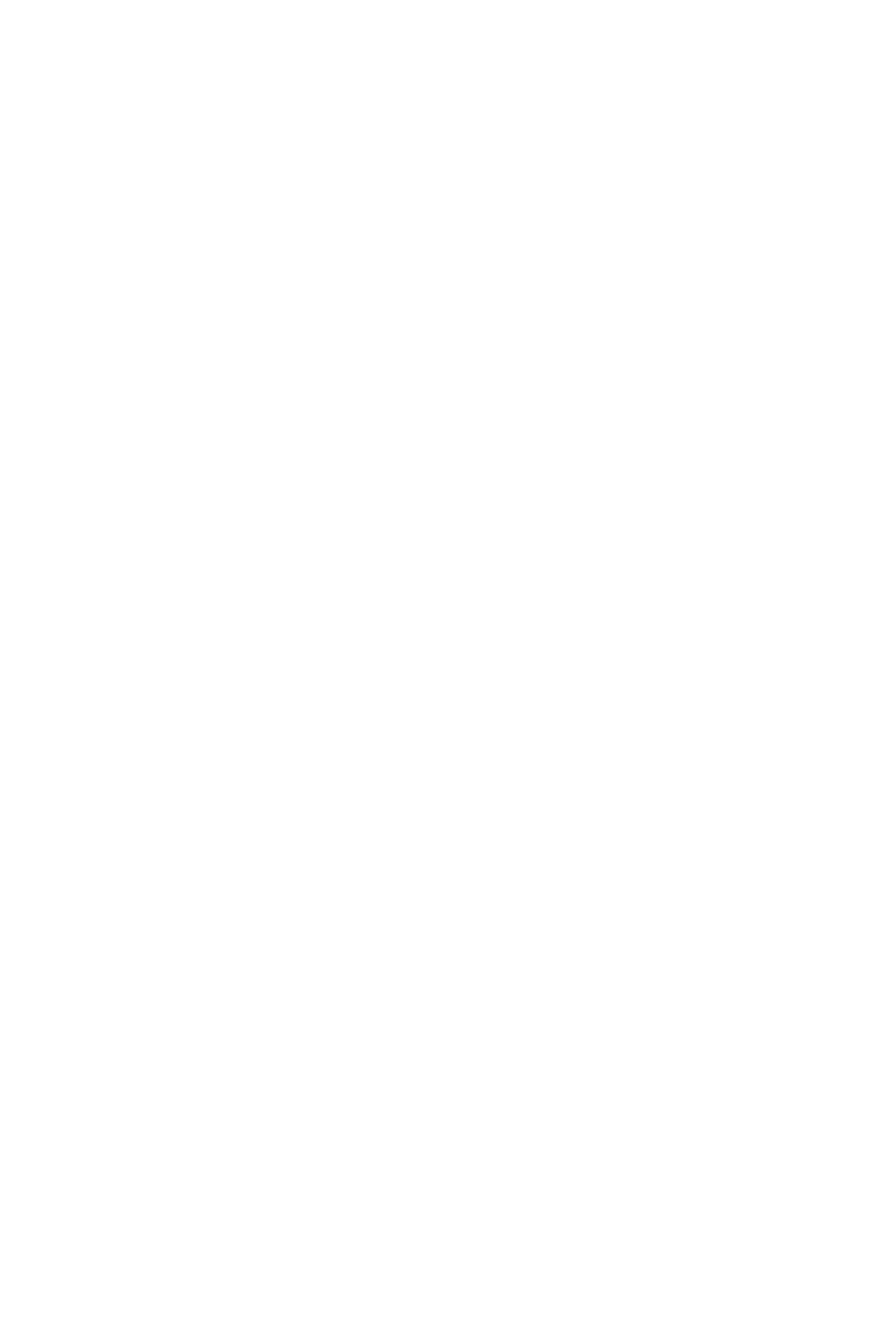## **Contents**

|                                    | Acknowledgments                                                                                | хi   |
|------------------------------------|------------------------------------------------------------------------------------------------|------|
|                                    | Preface                                                                                        | xiii |
| I. THEORIES AND EVIDENCE           |                                                                                                |      |
|                                    | 1. Macroeconomics and Business Cycles:<br><b>An Overview</b>                                   | 1    |
|                                    | 2. Recent Work on Business Cycles in<br><b>Historical Perspective</b>                          | 20   |
|                                    | 3. Facts and Factors in the Modern Evolution<br>of U.S. Economic Fluctuations                  | 77   |
|                                    | 4. Cyclical Aspects of Cost and Price Movements                                                | 125  |
|                                    | 5. Research during the First 50 Years of the<br><b>National Bureau</b>                         | 164  |
| <b>II. HISTORY AND MEASUREMENT</b> |                                                                                                |      |
|                                    | 6. How Trends and Fluctuations Are Observed,<br><b>Modeled, and Simulated: An Introduction</b> | 183  |
|                                    | 7. Business Cycles and Growth                                                                  | 203  |

|  |  | 8. The Regularity of Business Cycles |  |  |  | 232 |
|--|--|--------------------------------------|--|--|--|-----|
|--|--|--------------------------------------|--|--|--|-----|

| 9. Econometric Model Simulations and the       |     |
|------------------------------------------------|-----|
| <b>Cyclical Characteristics of the Economy</b> | 265 |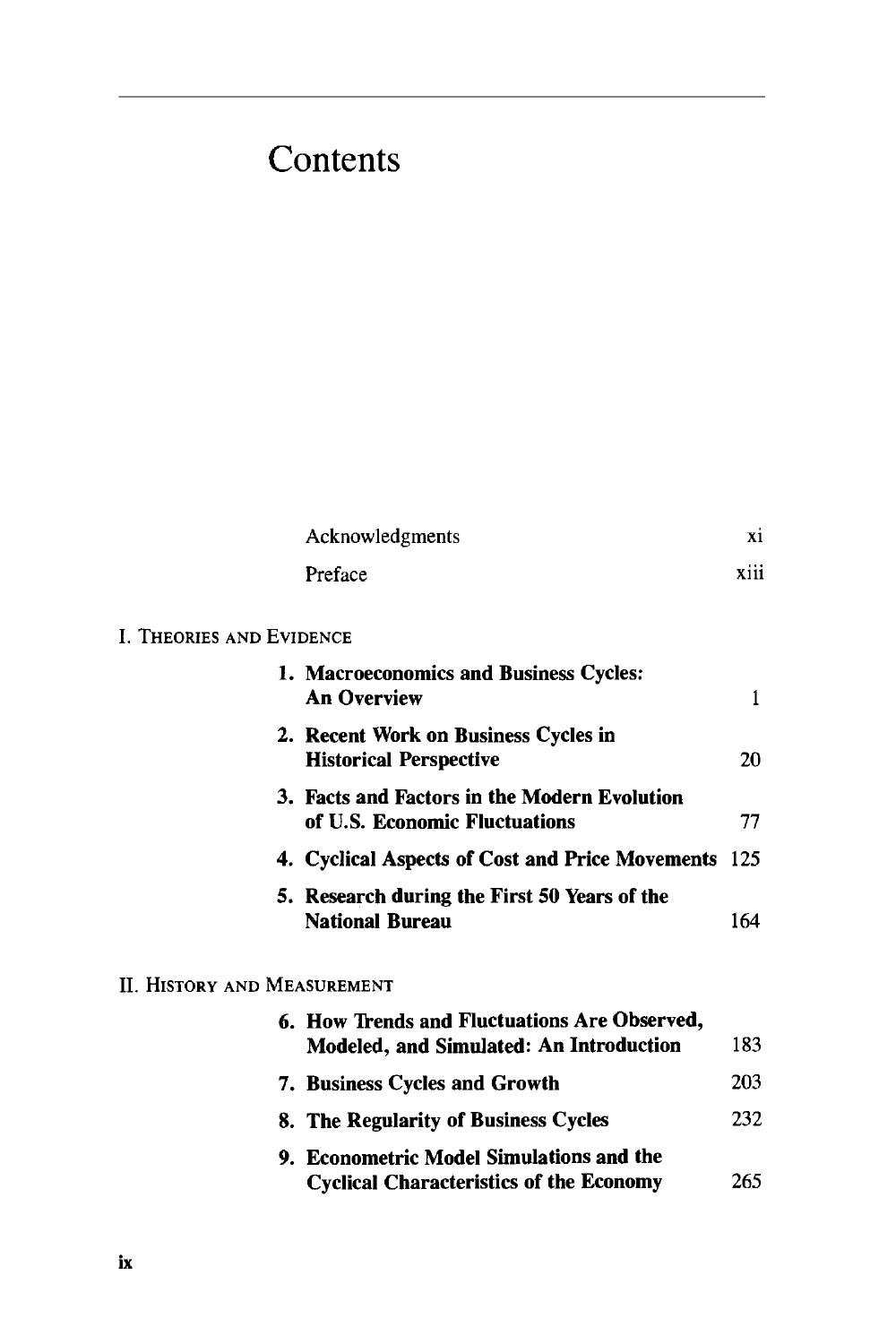#### III. INDICATORS

|                        | 10. Cyclical Indicators: Structure, Significance,<br>and Uses                           | 283 |
|------------------------|-----------------------------------------------------------------------------------------|-----|
|                        | 11. Composite Indexes of Leading, Coincident,<br>and Lagging Indicators                 | 316 |
|                        | 12. Major Macroeconomic Variables and<br><b>Leading Indexes</b><br>with Phillip Braun   | 357 |
| <b>IV. FORECASTING</b> |                                                                                         |     |
|                        | 13. On Short-Term Predictions of General<br><b>Economic Conditions</b>                  | 385 |
|                        | 14. An Analysis of Annual and Multiperiod<br><b>Quarterly Aggregate Forecasts</b>       | 414 |
|                        | 15. The Accuracy of Individual and<br><b>Group Forecasts</b>                            | 444 |
|                        | 16. Rational Expectations and Macroeconomic<br><b>Forecasts</b>                         | 462 |
|                        | 17. Consensus and Uncertainty in Economic<br><b>Prediction</b><br>with Louis A. Lambros | 492 |
|                        | 18. The Record and Improvability of Economic<br>Forecasting                             | 519 |
|                        | References                                                                              | 535 |
|                        | Author Index                                                                            | 577 |
|                        | Subject Index                                                                           | 585 |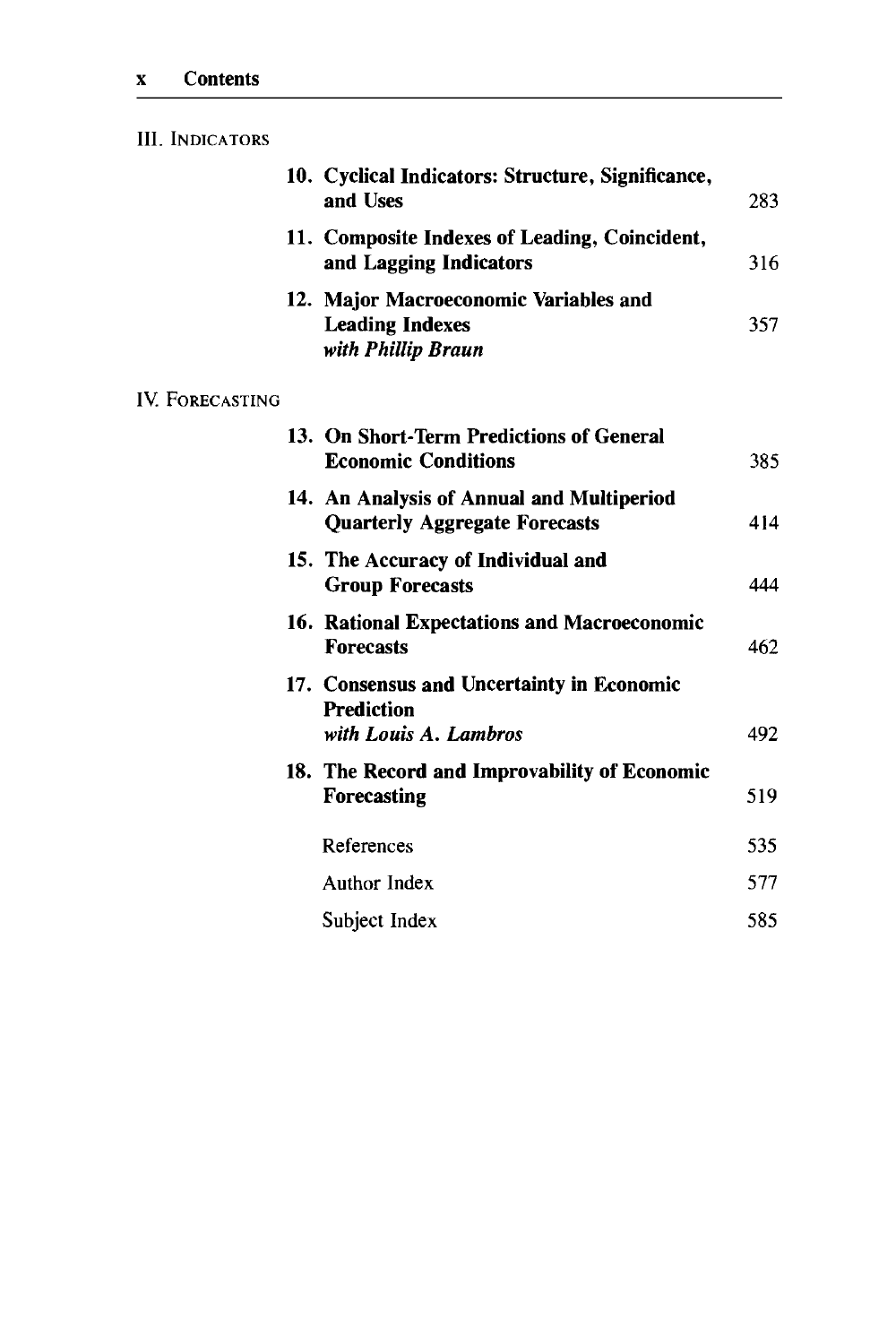### Acknowledgments

I am indebted for helpful comments and suggestions to J. Bradford De Long, Robert Gordon, Mark Watson, and two anonymous reviewers for the National Bureau of Economic Research and the University of Chicago Press. I am also grateful for encouragement and advice from Martin Feldstein and Geoffrey Carliner of the NBER. Special thanks are due to Julie McCarthy of the University of Chicago Press and Pamela Bruton for meticulous editorial work; to Mark Fitz-Patrick of the NBER for help with editing; and to Shirley Kessel for the preparation of the indexes. Most of the typing was done by Cynthia Davis.

Two of the essays are joint products of work with colleagues: Phillip Braun (chapter 12) and Louis A. Lambros (chapter 17). I thank them for the opportunity to collaborate in research and for permission to report the results.

My greatest debt is the one accumulated over many years of my work at the National Bureau to the many colleagues in the field of business cycle research. Much of the effort and accomplishment embodied in the long series of the NBER Studies in Business Cycles was and is cooperative and interactive in nature. I learned much from my colleagues and try to express my deep appreciation to them in the dedication of this book. I wish to thank in particular Moses Abramovitz, Jacob Mincer, and Geoffrey Moore, and, of those no longer with us, Charlotte Boschan, Arthur Bums, and Solomon Fabricant.

Acknowledgments to others who helped with particular papers are stated at the beginning of most of the chapters.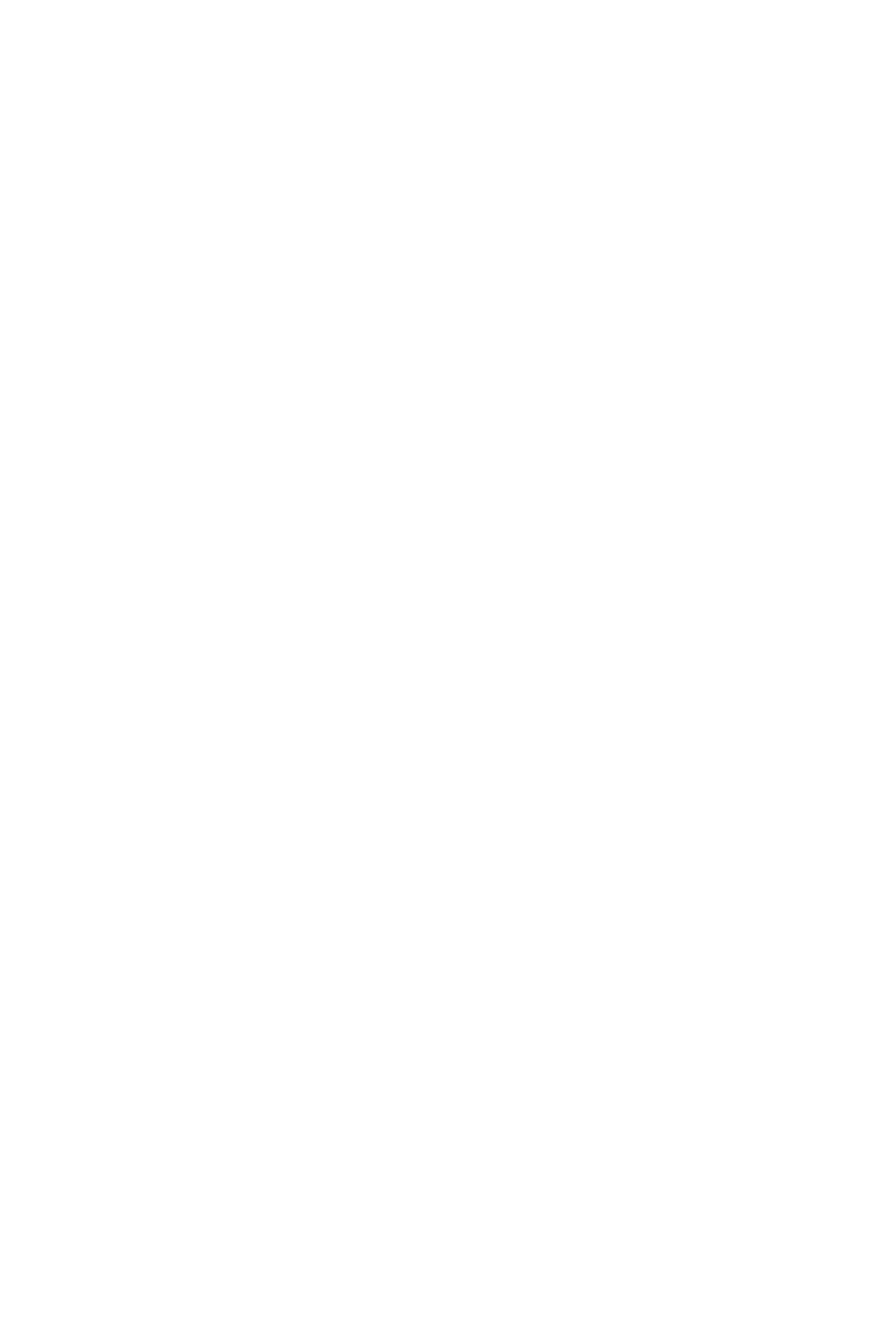## Preface

This book originated several years ago as a proposed collection of a few of my older articles and some more recent papers in the general area of business cycles, indicators, and forecasting. It ended up consisting largely of new chapters and some recently published and updated material. As happens so often, writing took more time than expected, in part because of the extension of my plans and in part because of delays caused by teaching and other research responsibilities.

How well scientific papers stand up to the test of time is a question that should always be faced when it comes to reprints. All research results exist to be challenged, tested, and either invalidated or tentatively confirmed. But the threat of obsolescence is much greater in some fields than elsewhere. Here the risk is made acute by the present highly unsettled and active state of the theory of business cycles (although the reasons for this situation are probably in large part inherent in the subject and shared with much other work in economics). New theories try to replace the old ones, in most instances unsuccessfully. This is common in subjects where models proliferate but few are systematically tested and many are not even testable at all.

Not only models but also data and techniques of economic analysis and forecasting continually evolve and multiply. Huge advances in research technology and the accumulation of new information favor new work. Yet the changes are not always for the better. For example, some useful time series have been discounted, forcing alterations in the composite indexes of leading indicators. The computer has enormously facilitated the calculation of economic data and model parameters, but ease of estimation often increases the quantity rather than the quality of the estimates; it certainly does not compensate for inadequate theory or erroneous measurement.

These considerations argue, not simply for the new and against the old, but rather in favor of selectivity and synthesizing what appears to be valuable or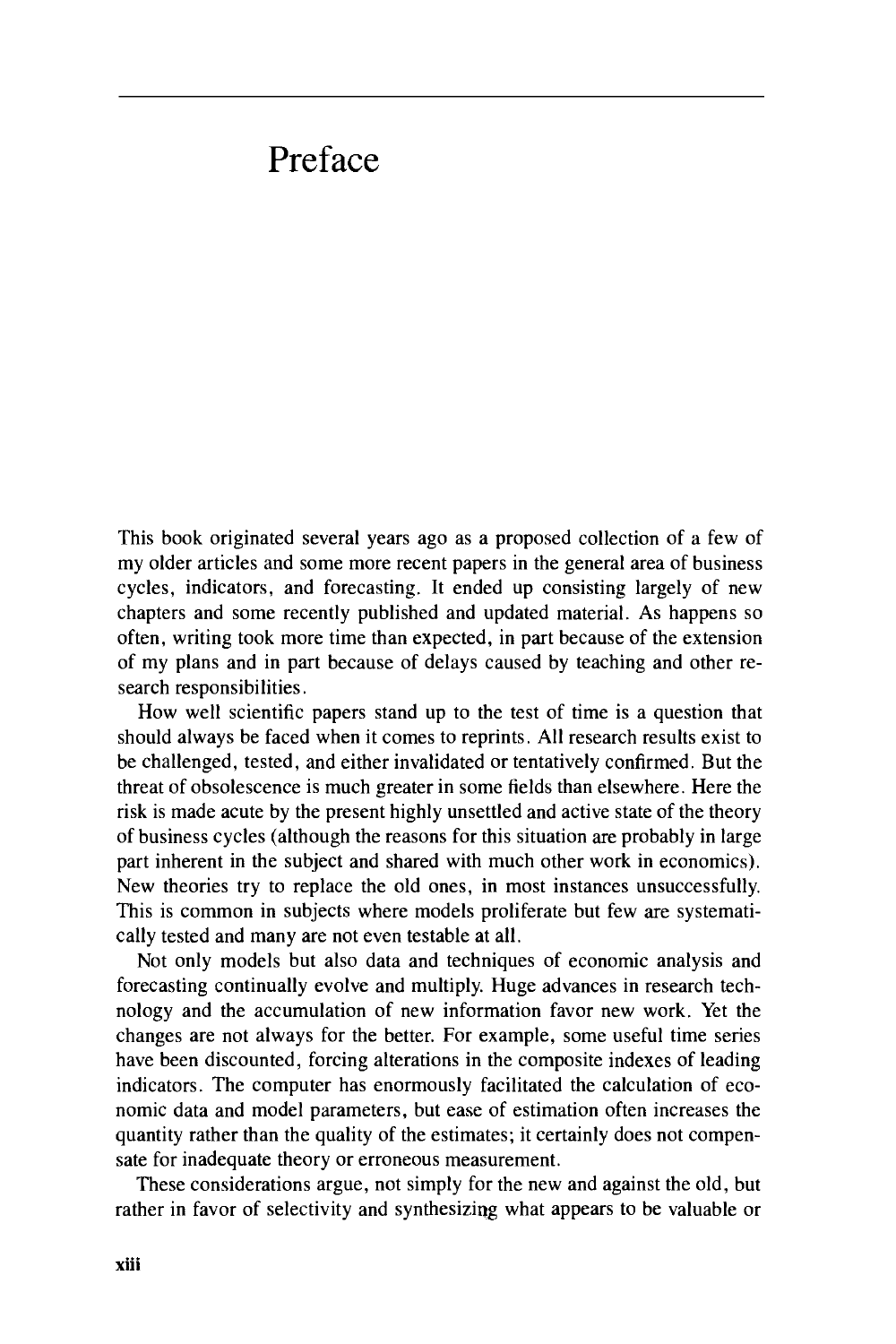promising in both. I decided not to use several of the originally considered articles but use some of the material in updated form in five newly written chapters. My purpose was to reexamine some of my earlier research as well as introduce the themes of the book against the background of recent developments in the literature and history. Chapters 1, 6, 10, and 13 serve partly as previews or overviews to the four parts of the volume: I. Theories and Evidence; II. History and Measurement; III. Indicators; and IV. Forecasting.

As reworked in its final form, the book consists of 18 chapters, 8 of which (the 4 just listed and chapters 3, 4, 8, and 11) have not been published elsewhere. Most of these, whether addressing problems of theory, evidence, indicators, or prediction, are rather comprehensive in scope. This reflects a gradual expansion of my research interests from particular cyclical processes, events, and hypotheses to the long history and modem evolution of business cycles, the range of their theoretical interpretations, and the record and prospects of cyclical indicators and forecasts.

My work on business cycles started at the NBER in 1952, but the earliest two essays included here go back to 1972. One, on business cycle studies of NBER from 1920 to 1970 (chapter 5) will, I hope, be useful as an interpretation of a large and important body of literature in its relation to other concurrent work in the same area. It is a slightly revised and strongly abbreviated version of sections from my introductory chapter to volume 1 of the NBER 50th Anniversary Colloquium *(The Business Cycle Today).* The other (chapter 9), from the same volume, sums up the results of a large NBER project on econometric model simulations of cyclical behavior (reported in Hickman 1972 and followed by much related research; see Klein and Burmeister 1976). This study shows that random shocks failed to generate movements with observable cyclical characteristics in several well-reputed quarterly models. The evidence, confirmed elsewhere, contradicts the still often repeated assertion that macroeconometric estimates demonstrate the high likelihood of small random shocks alone being the source of business cycles.

The other published papers used in parts I and II are "Recent Work on Business Cycles in Historical Perspective" (1985) and "Business Cycles and Growth" (1981). The first of these is complemented by three new chapters dealing with aspects of continuity and change in cyclical behavior and analysis, the treatment of endogenous and exogenous elements, and the relation of movements in real and nominal variables. The second is accompanied by two new chapters on how trends and fluctuations are observed and modeled and how regular (or irregular) the historical business cycles have been.

Part III includes "Major Macroeconomic Variables and Leading Indexes: Some Estimates of Their Interrelations" (1990), a report on a study of vector autoregressive models using recent and historical data. The first of two unpublished chapters on cyclical indicators discusses the systematic aspects of their behavior, distinctions concerning economic process and timing, and analytical meaning and functions. The second is a comprehensive study of the com-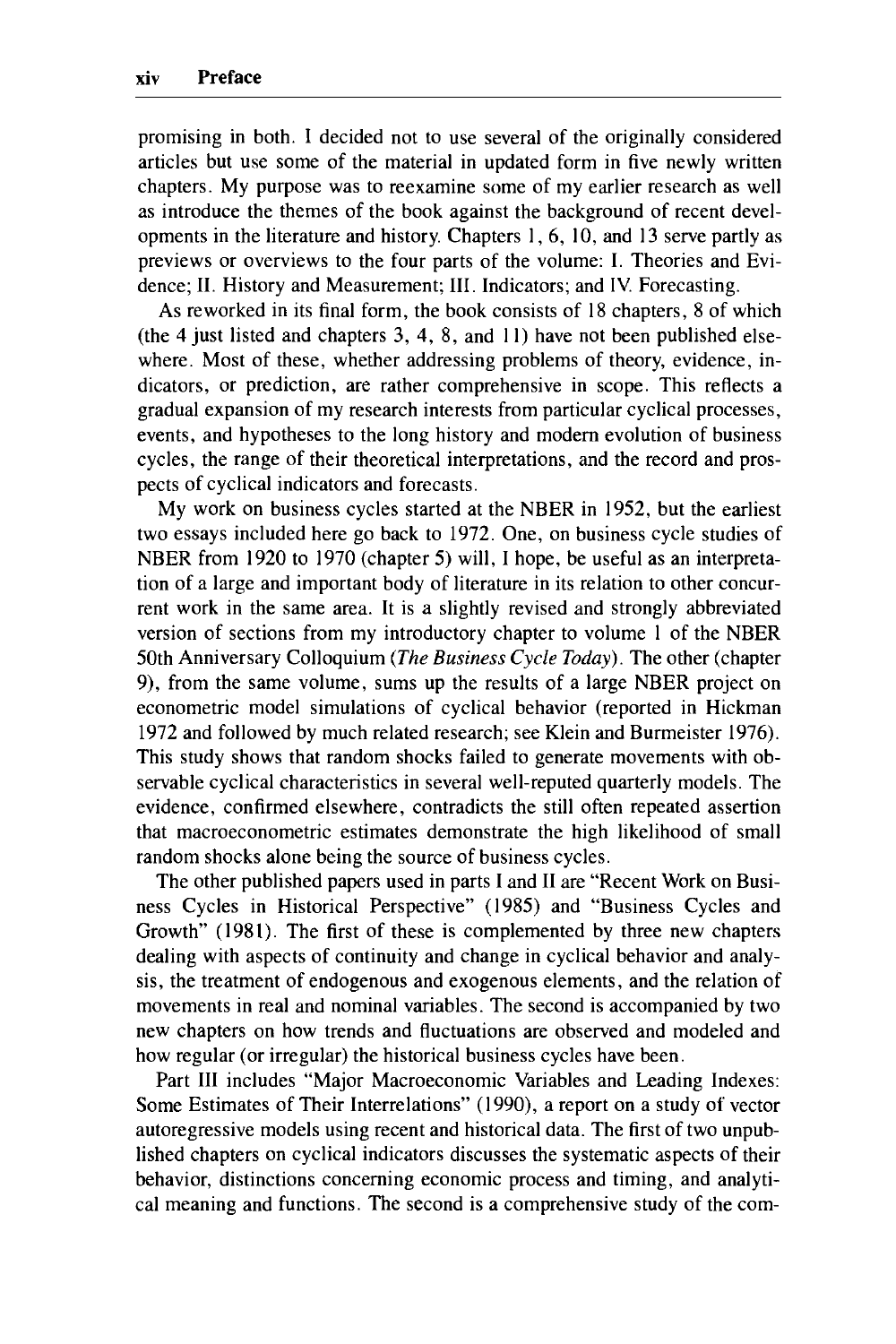posite indexes of leading, coincident, and lagging indicators: their objectives, standards, assessments, composition, performance records, and conventional as well as new uses in forecasting.

Part IV opens with a new introductory chapter on who forecasts what, when, how, and how well, that is, on sources, targets, methods, and accuracy of short-term, aggregative economic predictions. The next chapter is a comparative analysis of the properties and performance from 1947 to 1976 of annual and quarterly multiperiod forecasts of nominal and real GNP growth and inflation (1979). The remaining four chapters are all recent (1984-87). One compares the accuracy of a large number of individual forecasts with group average forecasts from the quarterly Economic Outlook Survey conducted jointly by the NBER and the American Statistical Association (ASA). I have reported on and evaluated the results of the NBER-ASA survey from its inception in 1968:4 through 1990:1. Another chapter looks at the hypothesis of rational expectations and applies tests for bias and serially correlated errors to diverse forecasts by survey participants and group means. The next presents and discusses measures of consensus and uncertainty based on point and probabilistic forecasts from the surveys. Finally, I offer a general assessment of the record and improvability of macroeconomic forecasting.

The findings of this work are reported in the introductory chapters and in concluding sections elsewhere. Here I will only outline some overall views that seem consistent with these results.

1. Growth in the United States (and other developed market-oriented economies) proceeded through nonperiodic but recurrent sequences of business expansions and contractions. The cycles moderated in recent times and now show up more regularly in growth rates than in levels of total output and employment. This is due to profound structural, institutional, and policy changes. However, on the presently available evidence, there are still no good reasons to assert or project the demise of the business cycle in its classical form (which needs to be distinguished from the growth cycle, i.e., a sequence of high and low positive growth phases).

2. Business cycles are characteristically persistent and pervasive, interact with the longer growth trends, and show many important regularities of comovement, relative timing, and relative amplitude of different economic variables. They are not mere transitory deviations from an independently determined long-term growth trend.

3. Although the economy is always exposed to and affected by a variety of external disturbances, its major fluctuations are not simply aberrations due to these random shocks. Instead, they are to a large extent of endogenous nature. Important interactions and cyclical movements occur among all of the following variables: output prices, input costs, and profits; productivity and investment; money, credit, and interest rates. These relationships are dynamic, involving distributed lags and probably also some essential nonlinearities.

4. Although they have some major elements in common, business cycles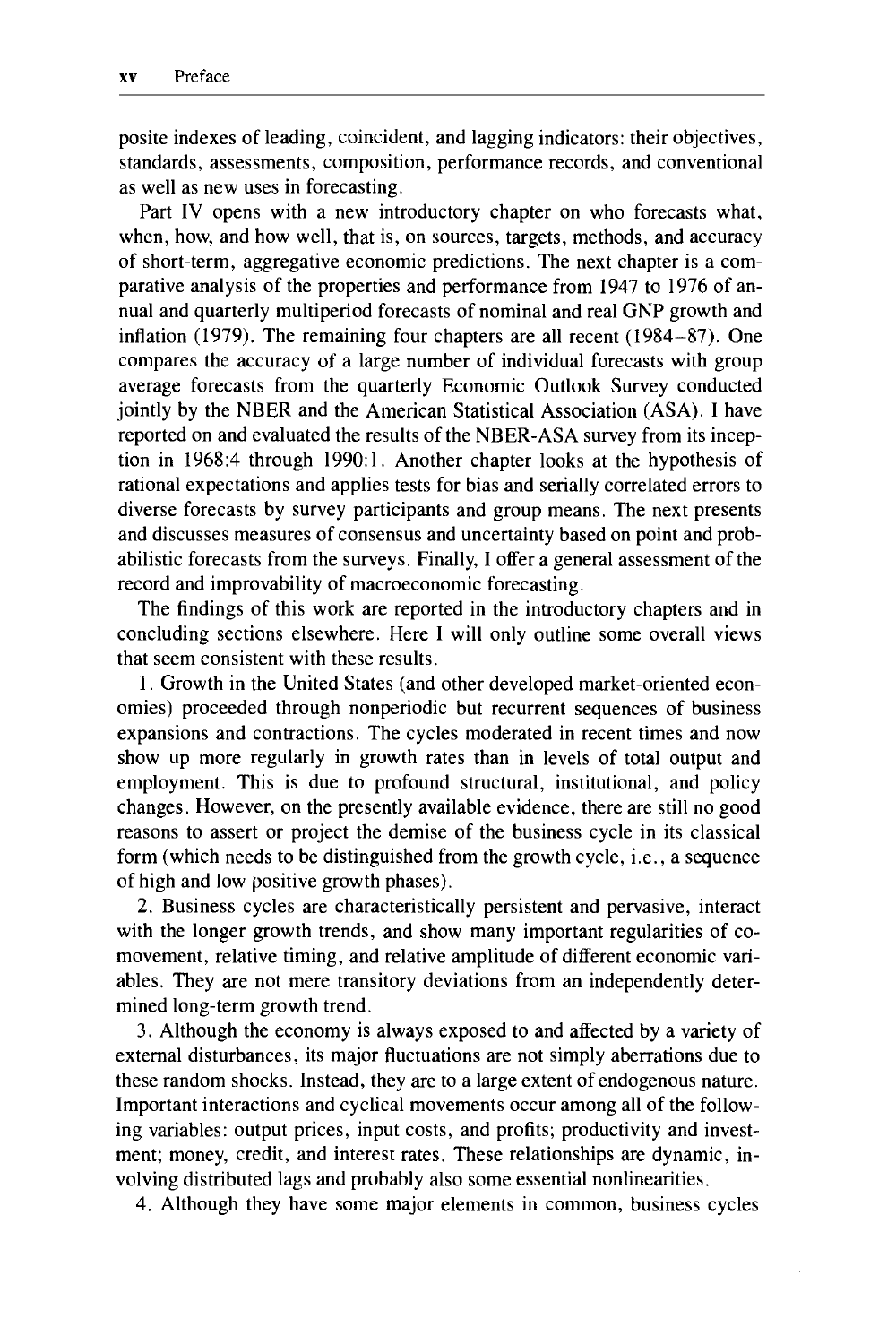are not all alike and cannot be ascribed to any single factor or mechanism. Real, financial, and expectational variables all participate and interact; no monocausal theory has explained these movements or is likely to succeed.

S. The comprehensive and evolutionary view of business cycles which I hold owes much to the thinking that prevailed in a long sequence of NBER studies directed first by Wesley Mitchell and then by his successors Arthur Bums, Solomon Fabricant, and Geoffrey Moore. Other pioneers in the field, such as Joseph Schumpeter and Gottfried Haberler, adopted a similar position, although differing in many other respects. It is important to note that this conception of business cycles does not by any means imply that contractions in general economy are inevitable or must recur with any frequency. In periods and countries with strong growth trends, recessions are typically short and mild; indeed, they are often replaced by retardations of real growth. Thus, it is possible (as well as obviously very desirable) for a market-oriented economy to achieve both higher and more stable growth.

6. More recent research, at the National Bureau and elsewhere, focused greater attention on the random elements in business cycles and the effects of government activities and policies. This can serve two major purposes. First, there is need to study what shocks impinge on the economy at various times, with what frequency, persistence, and repercussions. Second, it is critically important to learn which policies can reduce and which can aggravate the cyclical instability of the economy, and when and how they do so. But an overreliance on the stochastic approach runs the danger of *assuming* that business cycles are caused only by external disturbances about which little or nothing can be done. Thus the role of internal stresses and imbalances may be neglected or underrated; also, a latent bias may enter the consideration of procyclical and countercyclical policy effects.

7. The cyclically sensitive time series form a system of leading, coincident, and lagging indicators, consistent with long-established timing regularities. To aid macroeconomic analysis and forecasting, the cyclical indicators and indexes are best used in combination rather than individually; in a continual mode rather than sporadically; along with other approaches rather than in isolation. The reasons for the observed behavior of important indicators have significant links to business cycle theories. The leading index has a strong influence on output in equations that also include such major macroeconomic variables as money, fiscal policy, inflation rates, and interest rates.

8. Macroeconomic forecasts must rely on both model and judgment but vary strongly with regard to the relative roles of the two elements. Those based on explicit models are easier to replicate and assess, but they are not on average more accurate than the others as a set. There is no demonstrated superiority of forecasts of some particular theoretical or political orientation, but few professional forecasters follow any single and well-defined model or program consistently. Combining time series of corresponding predictions from different sources and of different types produces smaller overall errors than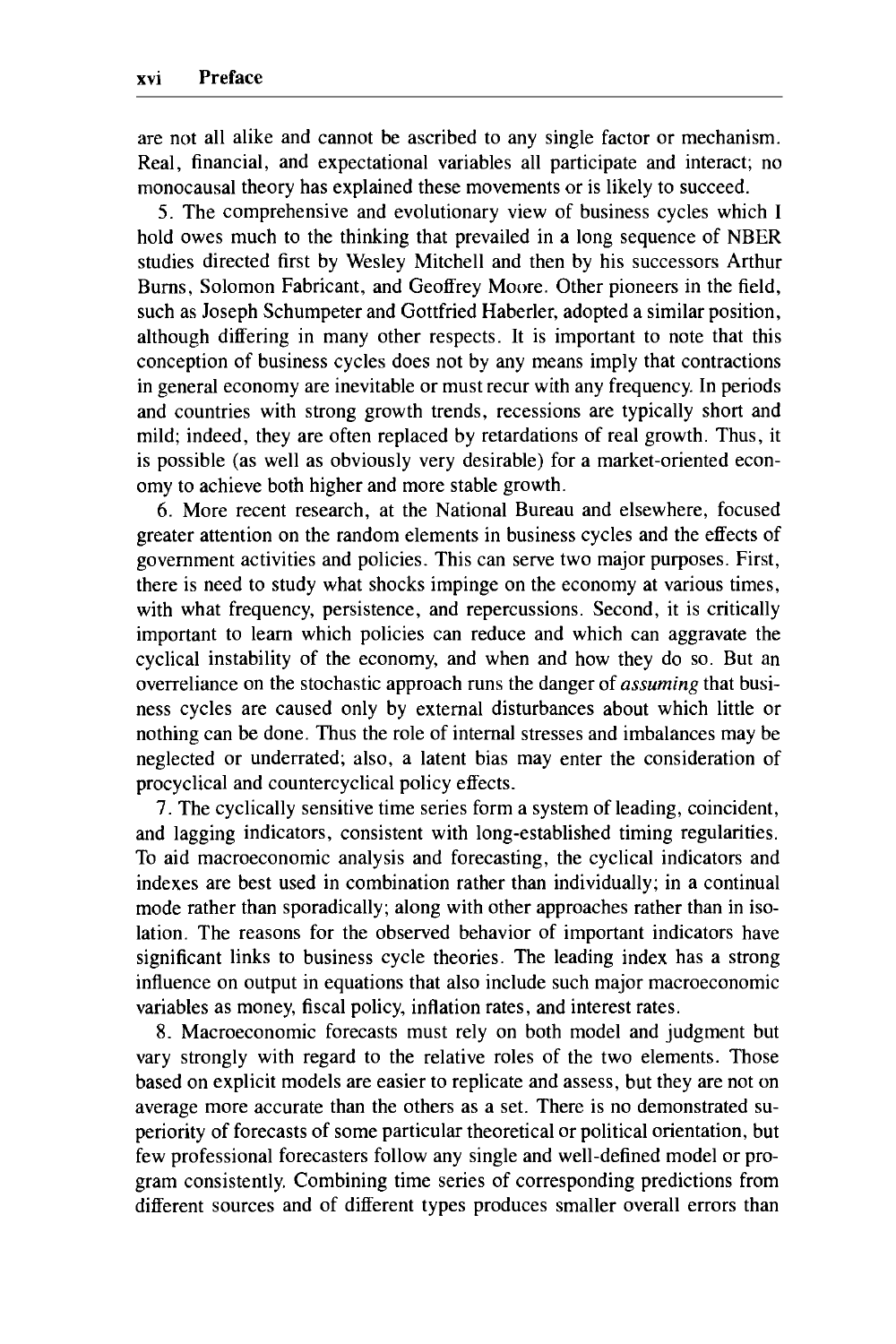those of large majorities of the component individual series. The biases apparent in some forecasts are probably due mainly to insufficient information or instability of the processes that generate the data.

9. The largest errors in forecasts of real and nominal GNP growth, inflation, and the unemployment rate are made in the vicinity of business cycle and growth cycle turning points, particularly peaks. Many forecasts are overly influenced by the most recent events or developments; they rely on the persistence of local trends and are insufficiently cyclical in the sense that they miss the turns and underestimate recessions and recoveries. Leading indicators rarely miss major turns in economic activity, but they now and then err in giving false signals of a recession or (less often) recovery. A forecaster is understandably anxious to avoid predicting a downturn spuriously or prematurely ahead of others, which explains why some indicator warnings are not heeded.